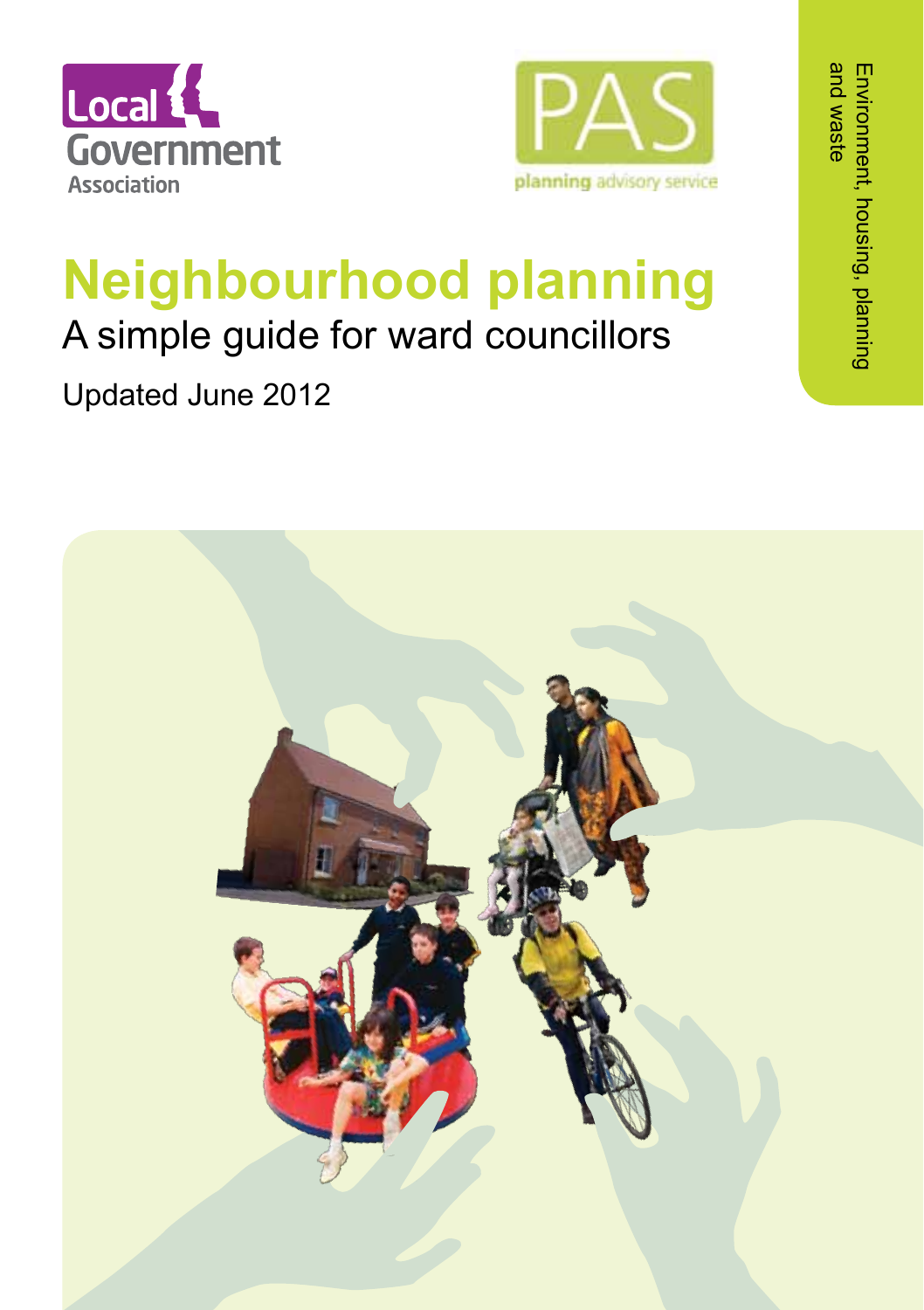## **Contents**

| Foreword                                   |    |
|--------------------------------------------|----|
| How does neighbourhood planning work?      | 5  |
| Process map                                | 10 |
| What role does the planning authority have | 11 |
| Questions                                  | 13 |
| Your role and getting started              | 15 |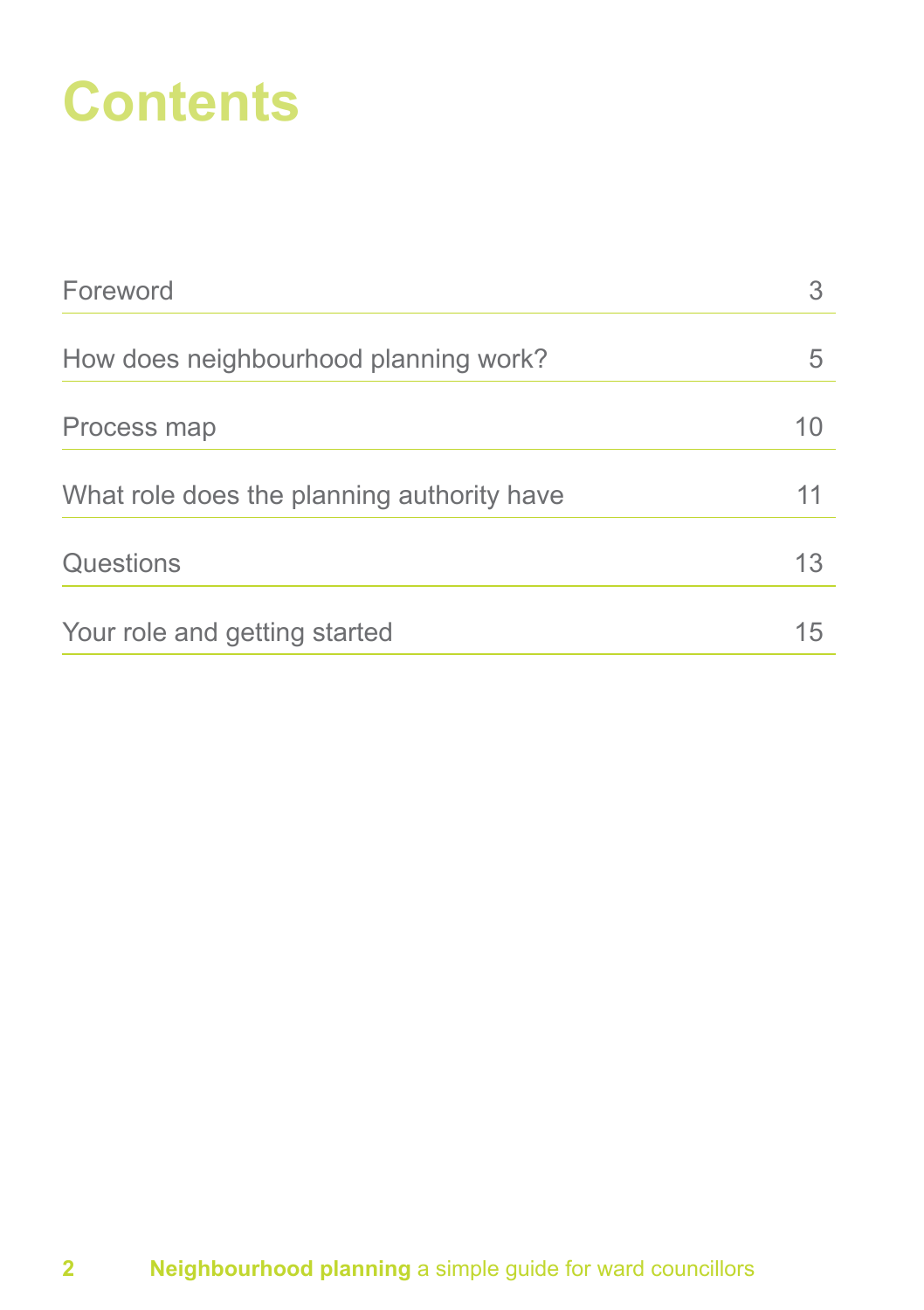## **Foreword**

The Localism Act sets out how communities will be able to get more involved in planning for their areas – specifically around creating plans and policies to guide new development and in some cases granting planning permission for certain types of development.

Neighbourhood planning is about letting the people who know about and care for an area plan for it. It is led by the residential and business community, not the council, and is about building neighbourhoods – not stopping growth.

Neighbourhood planning is optional but if adopted by the Council, neighbourhood plans and orders will have weight becoming part of the statutory plan making framework for your area.

Neighbourhood planning is also not entirely new – it can build on existing community planning work.

If you felt a bit removed from planning as a ward councillor then neighbourhood planning is an opportunity for you to get more involved – even if you've previously been put off planning by perceived complexity, controversy or jargon.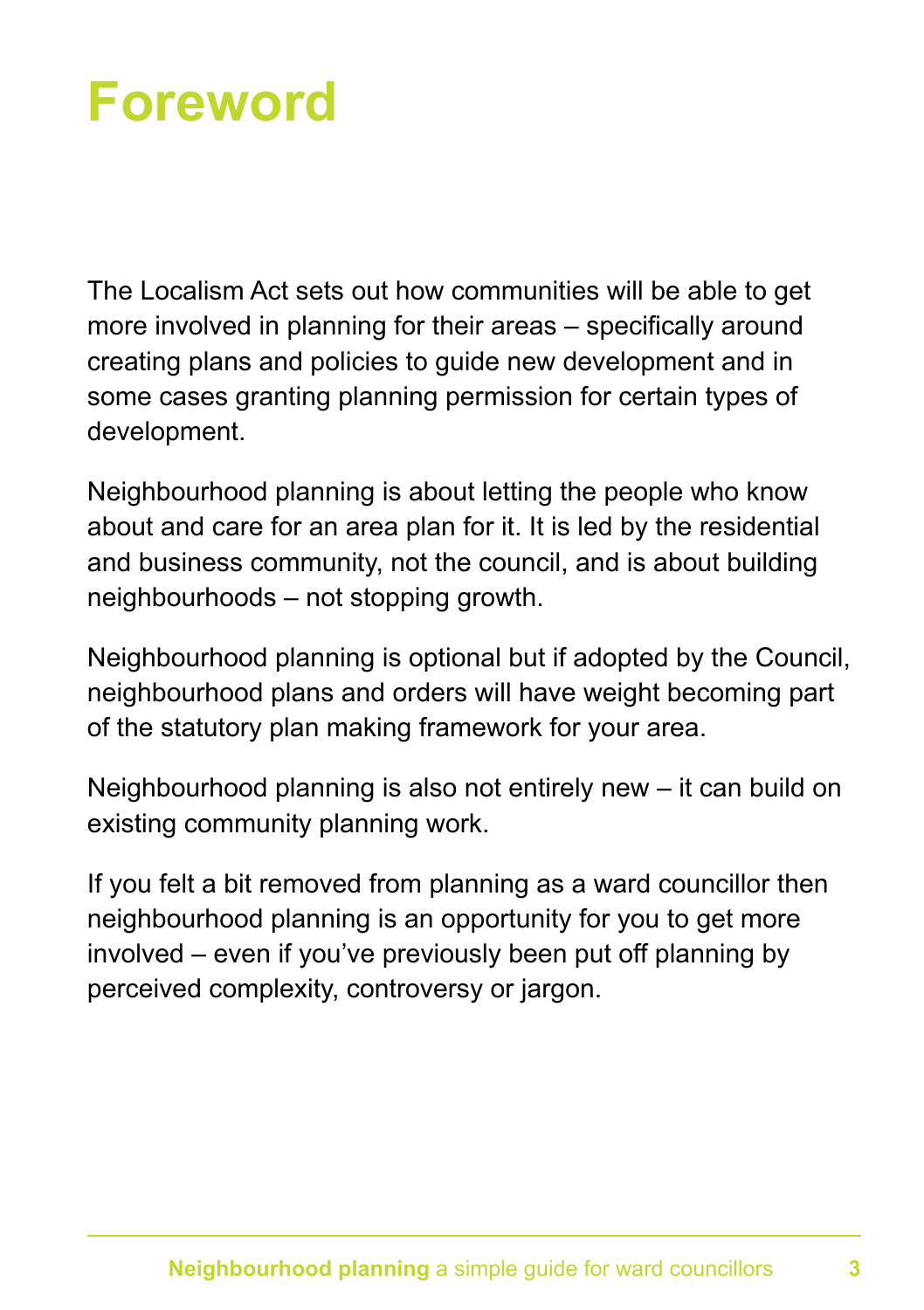This guide is to help you:

- understand the basics of neighbourhood planning
- think about what this means for your community
- think about your role as a ward councillor.

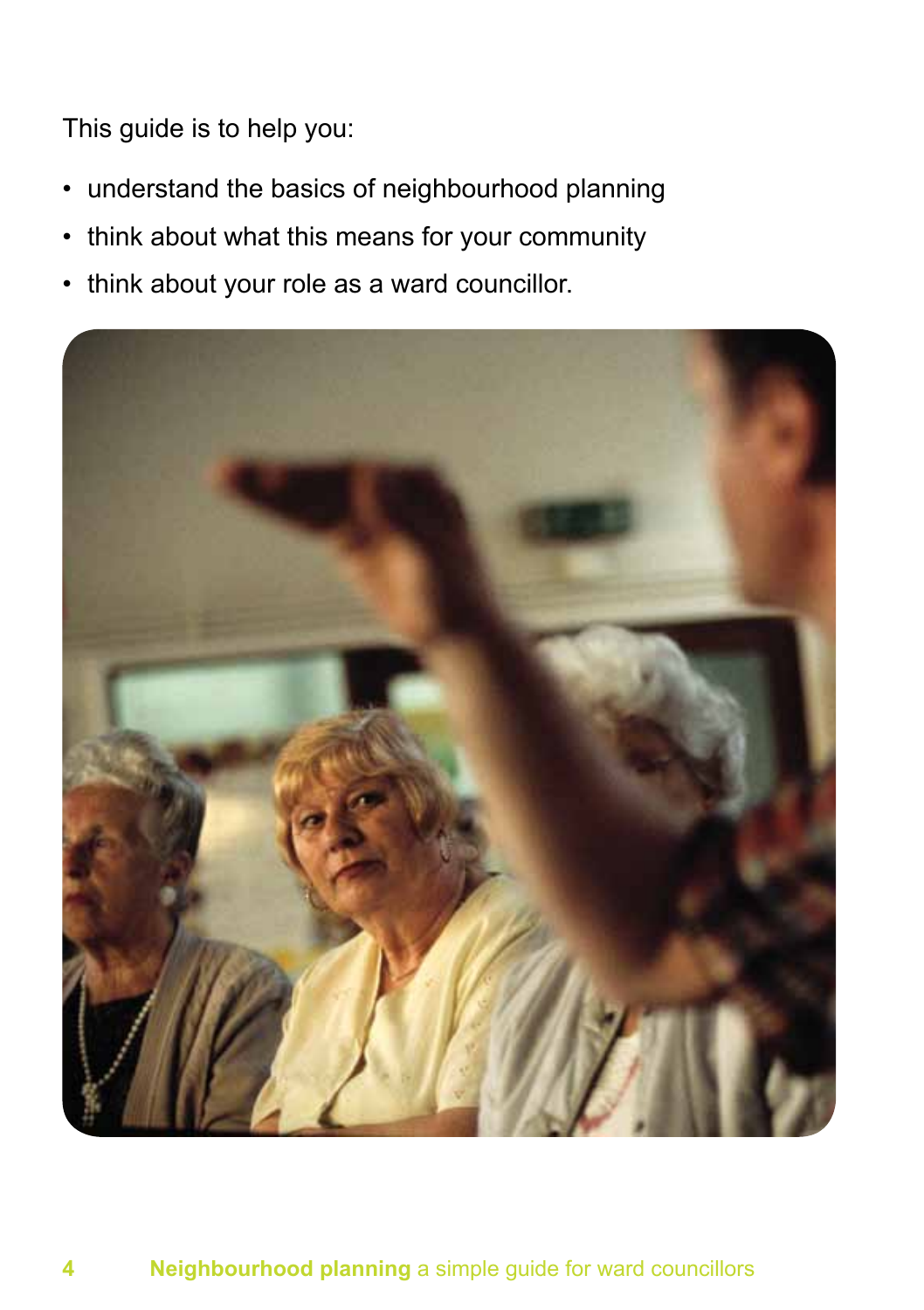## **How does neighbourhood planning work?**

### Prepared by community groups

Neighbourhood planning is not led by the local authority but by the community. These are the 'Qualifying Bodies' who can prepare a plan:

#### **Parish and town councils**

The area covered by the plan may be the parish/town boundary, just a part of it, or combined areas. You can help the group to define the right area to deal with the right issues. The local authority will need to agree the boundary of the plan area.

#### **Neighbourhood forums**

These can be set up to prepare neighbourhood development plans or orders in areas without parish councils. There can only be one forum per neighbourhood area. The boundaries for the neighbourhood will be proposed by a community group but the council will need to agree this. A forum must have a minimum membership of 21, be open to residents and businesses, and be representative of all members of the local community. The local authority will have to agree to the forum.

Businesses, investors, developers and other commercial organisations will be able to get involved with the forums or parishes. With their agreement, businesses could sponsor the process.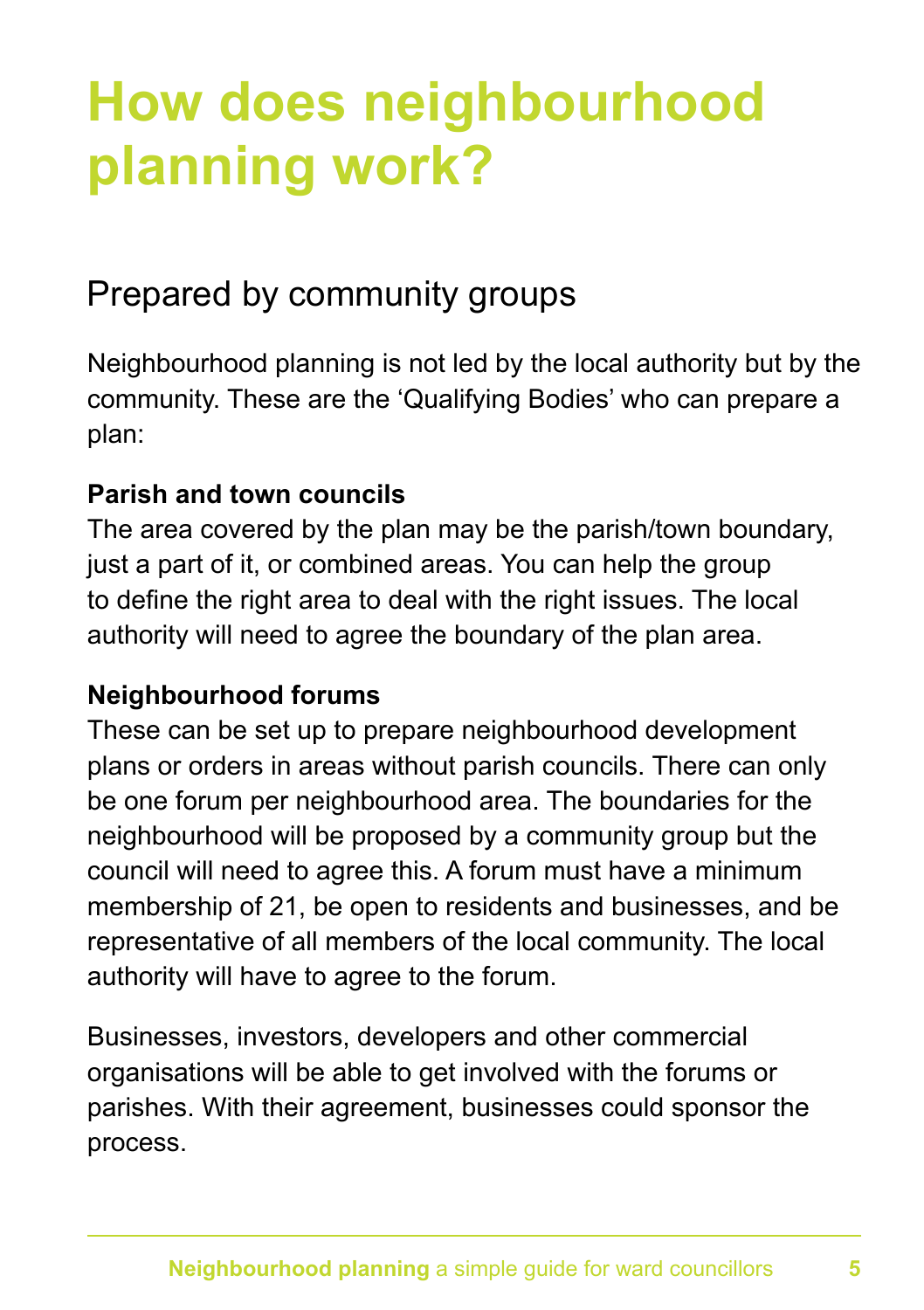### What is it?

Neighbourhood planning is about communities shaping and delivering new development in their areas, using any or all of the neighbourhood planning tools. As they will have a statutory status they must be prepared following a formal process.

### **Neighbourhood development plans**

These will set out a vision for an area or site and planning policies for the use and development of land. It will be about local rather than strategic issues. For example it could cover where new shops, offices or homes should go and what green spaces should be protected. The plan does need to be in broad conformity with national policies and the policies in the authority's local plan. It should focus on guiding development rather than stopping it. If adopted it will become part of the statutory plan for the neighbourhood and be used in making decisions on planning applications.

### **Neighbourhood development orders**

These can grant planning permission for specified developments, for example, certain types of household extensions, shop fronts, or 'green energy' proposals. Where there is a neighbourhood development order in place there would be no need to apply to the council for planning permission for the development it covers. This is a bit like a Local Development Order that a council can do.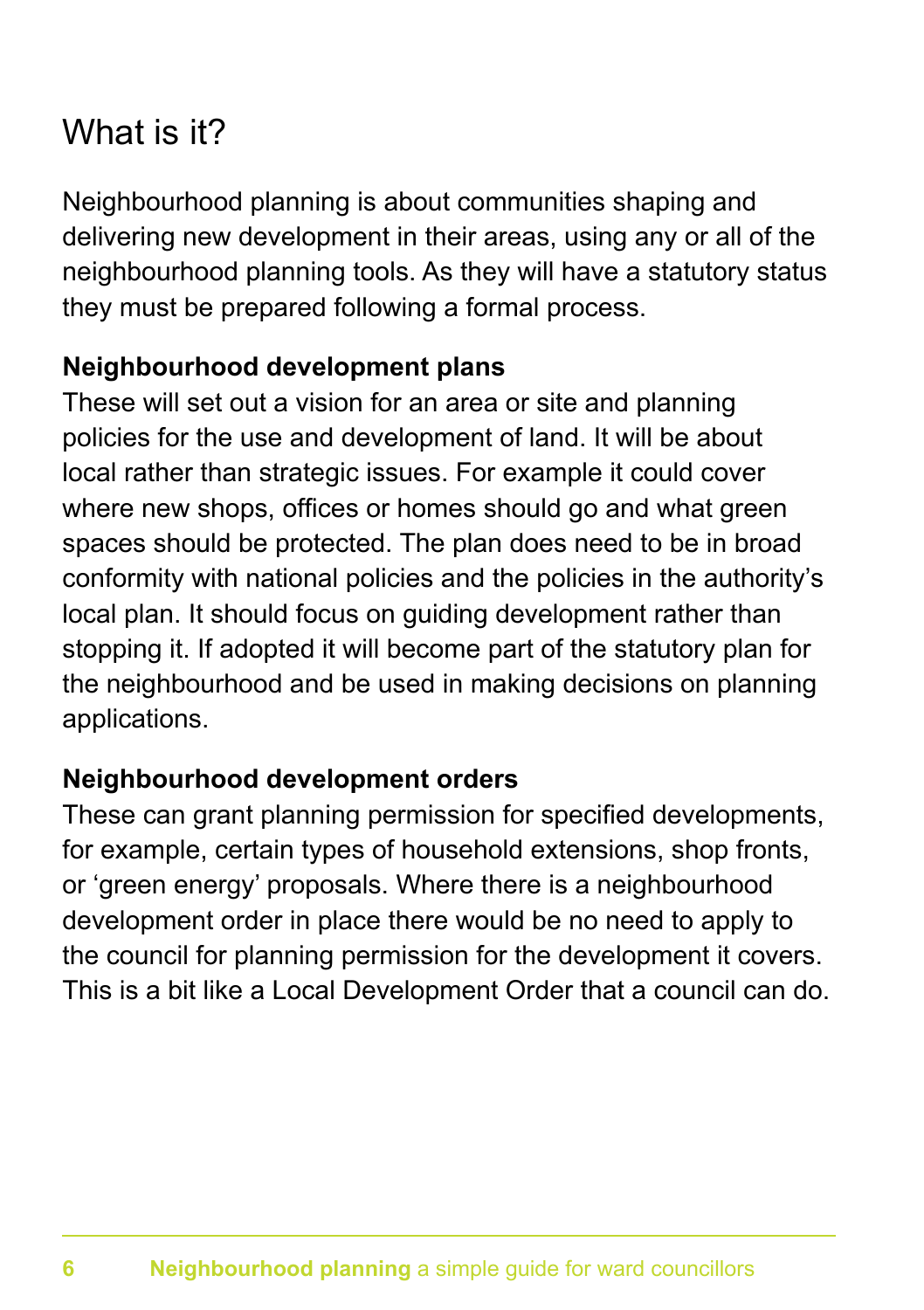### **Community right to build orders**

These are similar to a neighbourhood development order. Appropriately constituted community groups can grant planning permission for new buildings they want to see go ahead, without the need to apply to the council for permission. Housing minister Grant Shapps has announced £17 million of funding to help local groups with the cost of drawing up new orders. Guidance on funding is available here http://www.home sandcommunities. co.uk/sites/default/files/our-work/crtb\_ prospectus\_300512.pdf

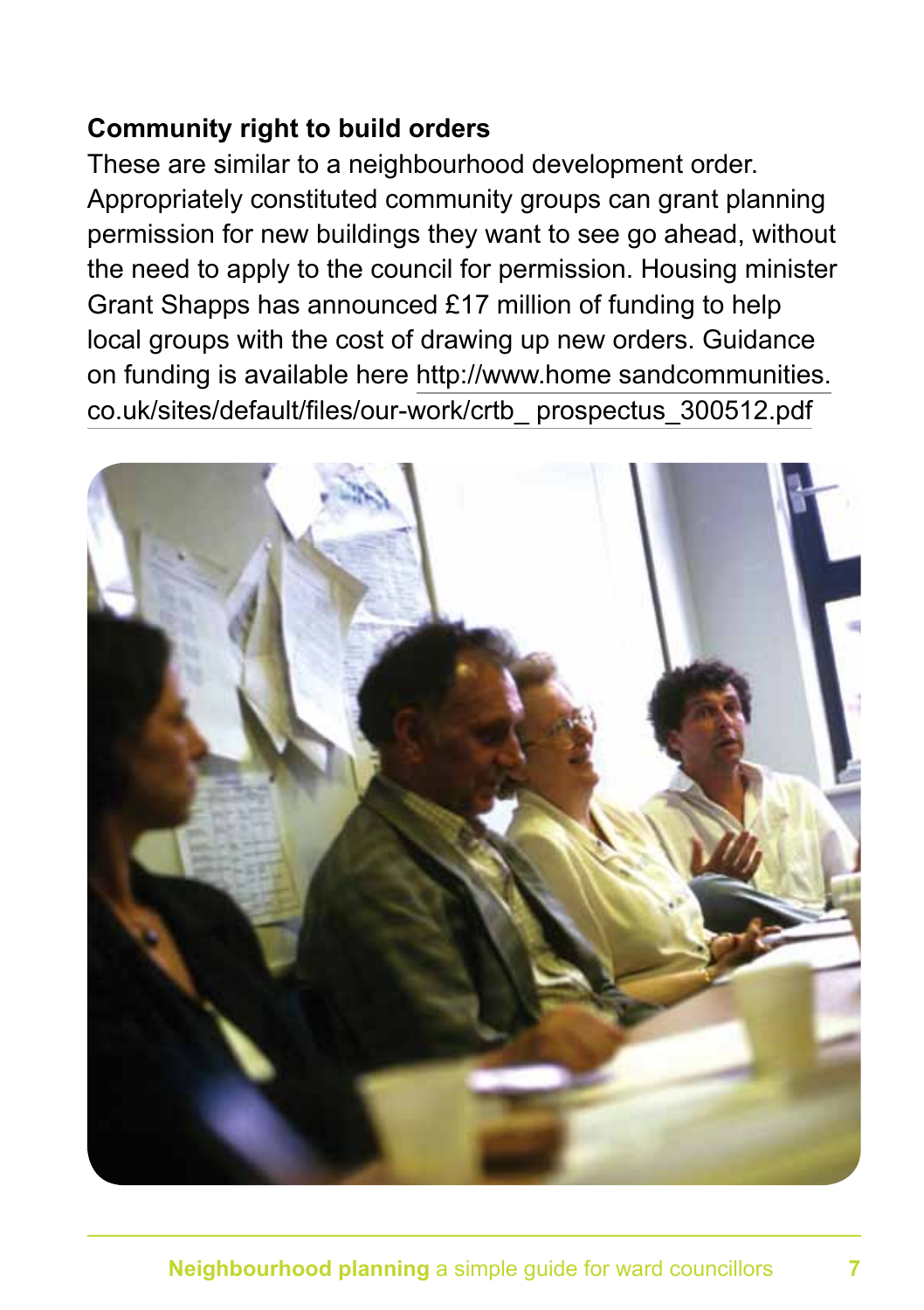### Why will communities want to do a plan?

There are many community led plans already in use. But the new neighbourhood plans will become a statutory plan, and one of the documents used to make planning decisions. They will be able to set some ground rules for development in the area. They will be able to provide more detailed policy than the local authority might have in the local plan. They can specify design quality, and places or buildings to be preserved because of environmental quality. And they might bring the community together.

### What will a plan cover?

Neighbourhood plans and orders are different from other community plans such as parish and town plans as their policies relate to spatial planning issues and it is these policies that will undergo examination. They will vary in range and complexity from single issue plans eg affordable housing provision through to mini local plans, or might just relate to one development site.

The St James ward in Exeter is close to the city centre, its university and main line railway stations. This long term residential area is changing as more students and businesses move in. With the refurbishment of the adjacent city's football club and the redevelopment of a major department store, the community is working to develop a plan to ensure that future development and social changes benefit the people who live and work there.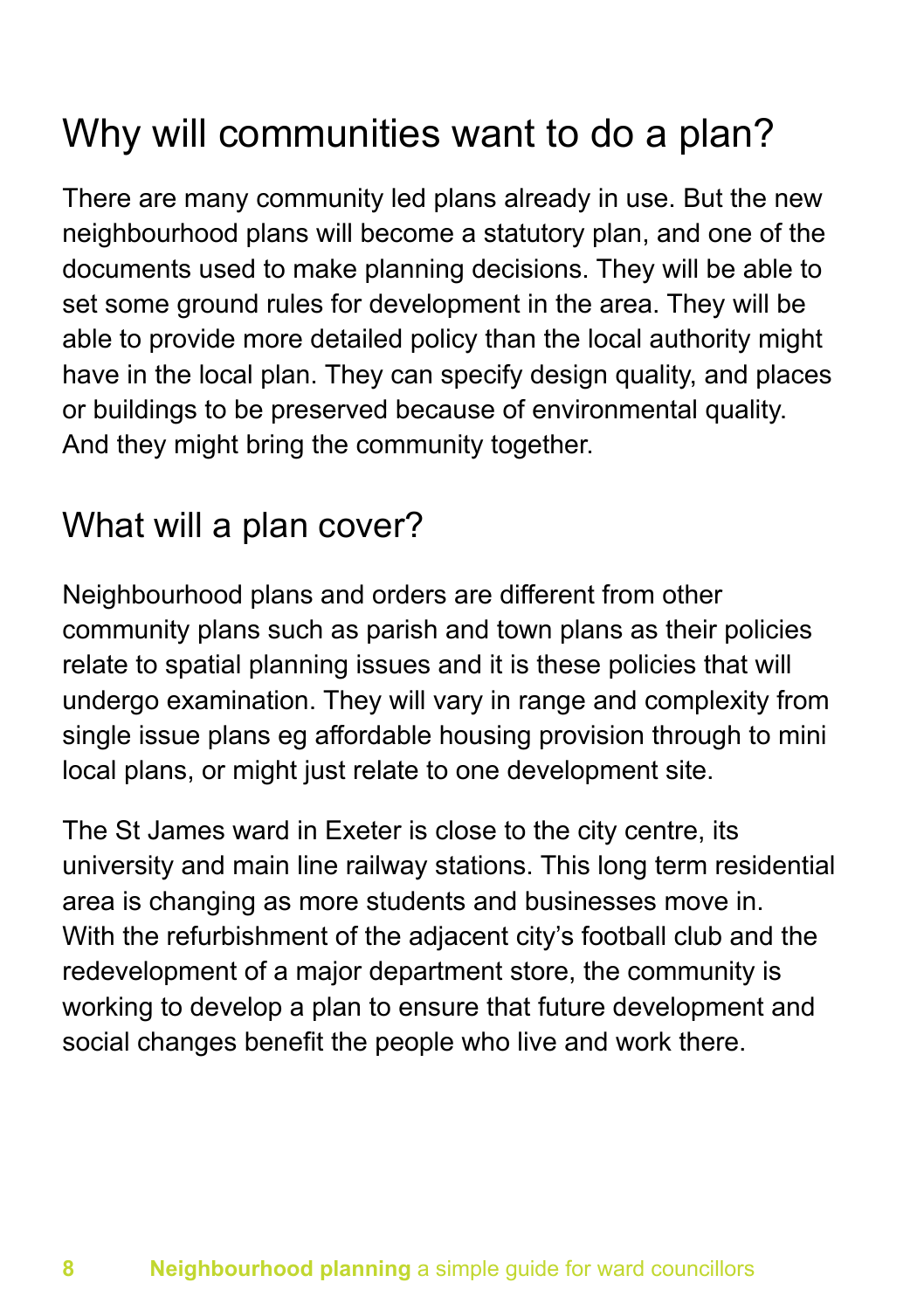Up to 2026, over 2000 houses are planned to be built in and around the parish of Wootton and East Hunsbury on the southern side of Northampton. With the support of the Borough council the local community, led by the Parish council, is working to prepare a neighbourhood plan for their area to help them in negotiating with developers and service providers to ensure the facilities and services in the area are delivered and where necessary existing ones improved.

In the neighbourhood plan for Tattenhall in Cheshire West and Chester the community are aiming to provide homes and better facilities to meet local needs. They see greater tourism in the area as a way to help regenerate the local economy and to protect and enhance their distinctive local character and built environment .

You and the community – using local knowledge and passion – will know what is important. But as a local councillor you can help make sure the issues raised are compatible with the local plan and avoid wasting time by going up the wrong garden path.

There may be planning issues for which a neighbourhood development plan or order isn't an answer. For example, if whole scale change or regeneration is needed, then an action area plan might be the right route. If it's an issue about local character and design a Village Design Statement might be more appropriate. Talk to the planning officers about this.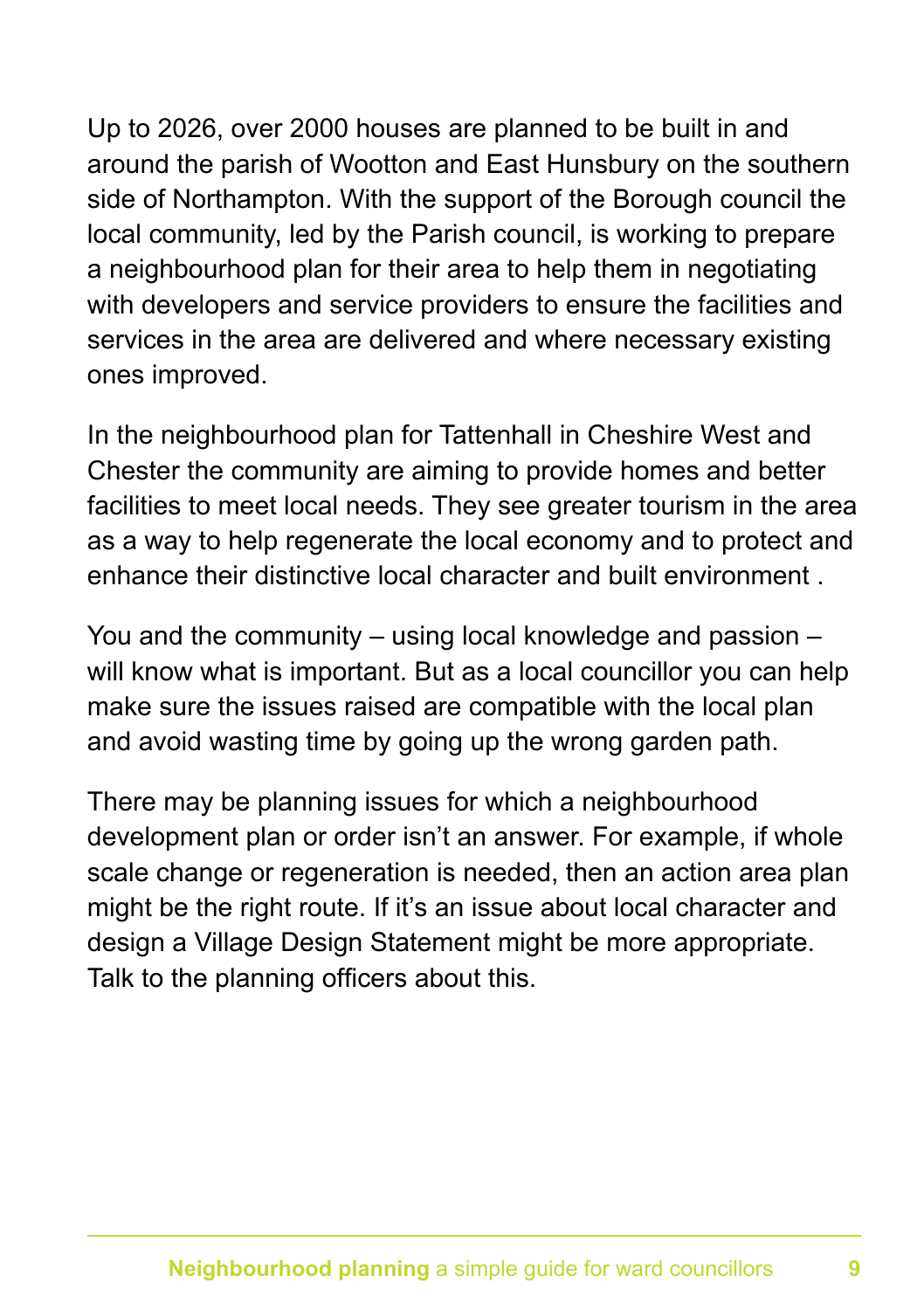## **Neighbourhood Planning: process map**



#### **10 Neighbourhood planning** a simple guide for ward councillors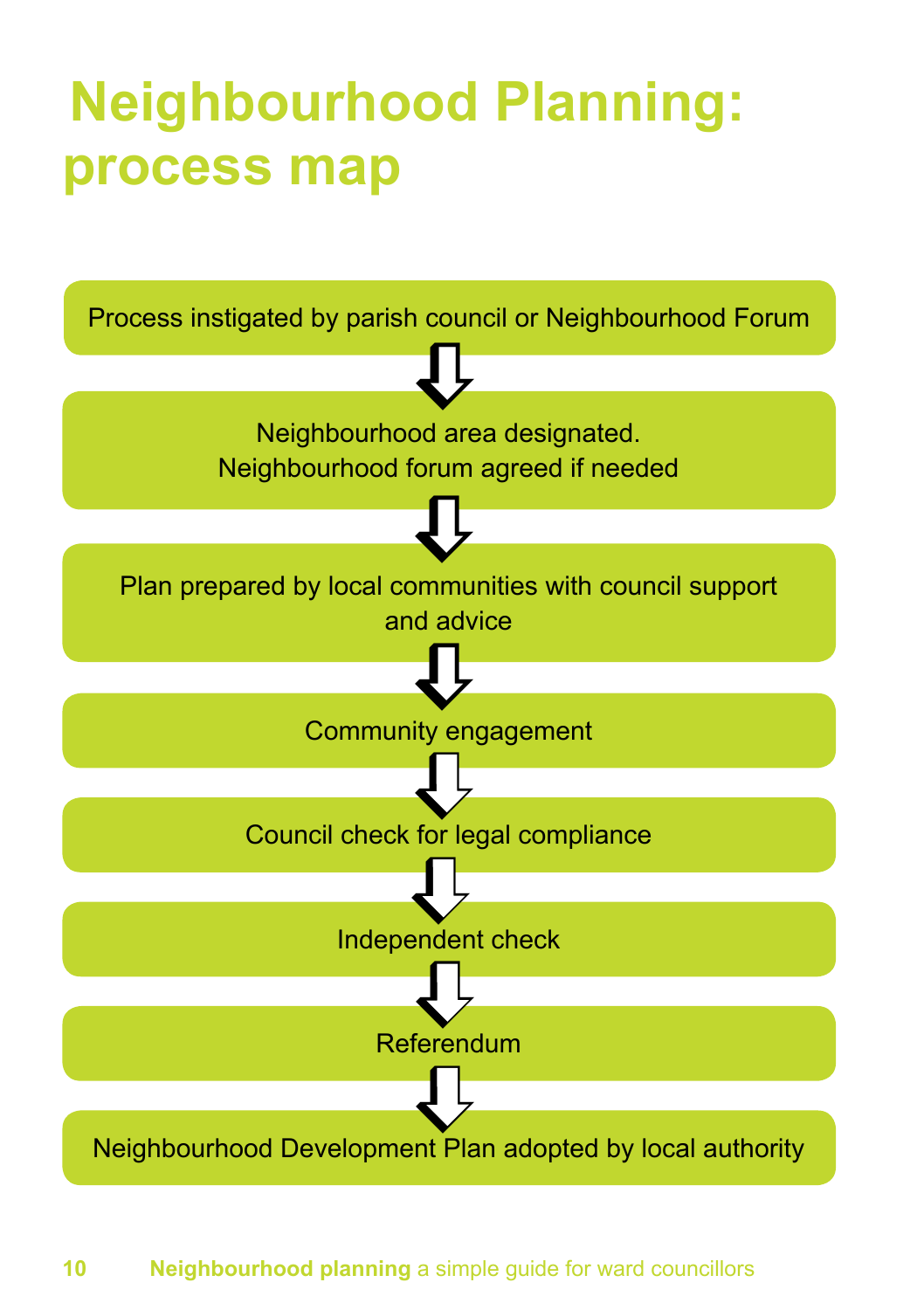## **What role does the planning authority have?**

The local planning authority has to provide 'technical advice and support' to communities preparing neighbourhood development plans but it's up to you to decide what this should be. It could include providing evidence, help with facilitation or advice on consultation. It can – but doesn't have to – include financial support. You'll need to think about what support you can offer, how this is resourced and how much you'll be able to do, and this will depend on how much neighbourhood planning activity comes forward.

The council also has to agree and formally designate a neighbourhood area, in both parished and unparished areas. They can cross authority or parish boundaries. If proposals come forward for overlapping areas the council, including ward councillors, will need to arbitrate, and decide which boundary makes most sense in planning terms.

In non-parished areas a neighbourhood forum will need to be formed and designated by the council against a range of criteria, such as the forum having tried to recruit a broad section of the community including residents, businesses and councillors.

Once the plan is written, the council needs to check it against the legislation and regulations. This check isn't about saying whether the content is right or wrong, but about the consultation and procedure followed.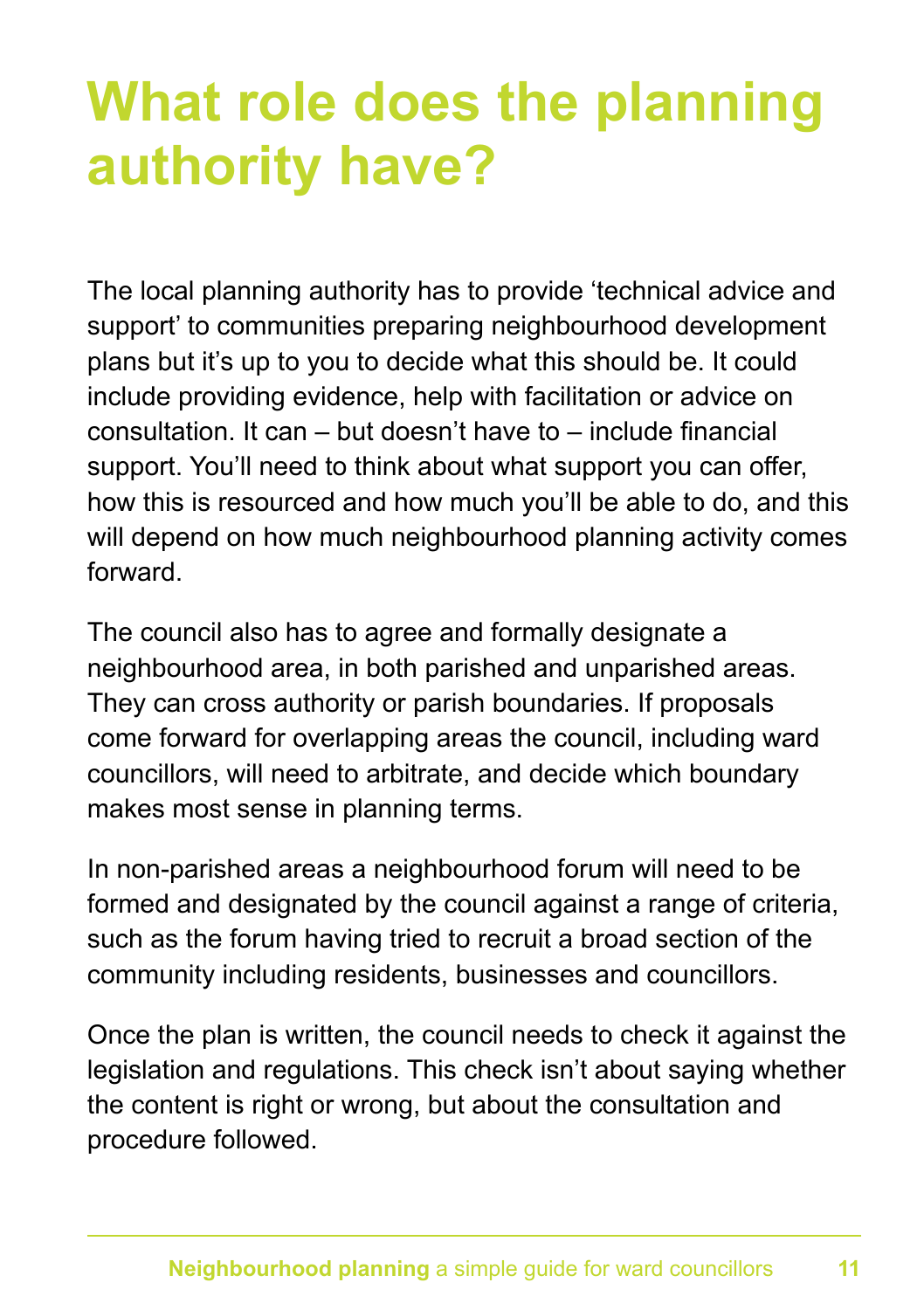If the plan is alright, the council has to arrange (and pay for) an independent check. The examiner will look at the plan/orders fit against European obligations, the local plan, national policies, and any adjoining neighbourhood plans. If it passes the check, the council needs to arrange (and pay for) a referendum on the plan or order. The referendum can go beyond the plan area if its impacts will be felt more widely. If it is agreed by over 50 per cent of those who vote, the council then adopts the plan or order.

### How much will it cost the local authority?

The costs will depend on the nature and scale of help and support provided. It is up to the authority to decide what it wants to do here – how many neighbourhood development plans are anticipated? How important is the neighbourhood plan to deliver wider priorities of the council? How equipped and ready are the parishes/ forums? Do they already have survey data and evidence or can the authority provide this? What technical support, for example around environmental appraisals, can be provided or will the neighbourhood group need to find and fund this themselves? As a minimum you will have to pay for the independent check and referendum. The Government is currently reviewing how neighbourhood planning will be funded in the future but no details are available as yet.

### How much will it cost the community?

It will vary depending on the complexity of the plan, the communities own capacity to do the work and how much help and support is available from other sources, including the council. There may be scope for some sponsorship from local businesses or landowners, but think about how this might be perceived.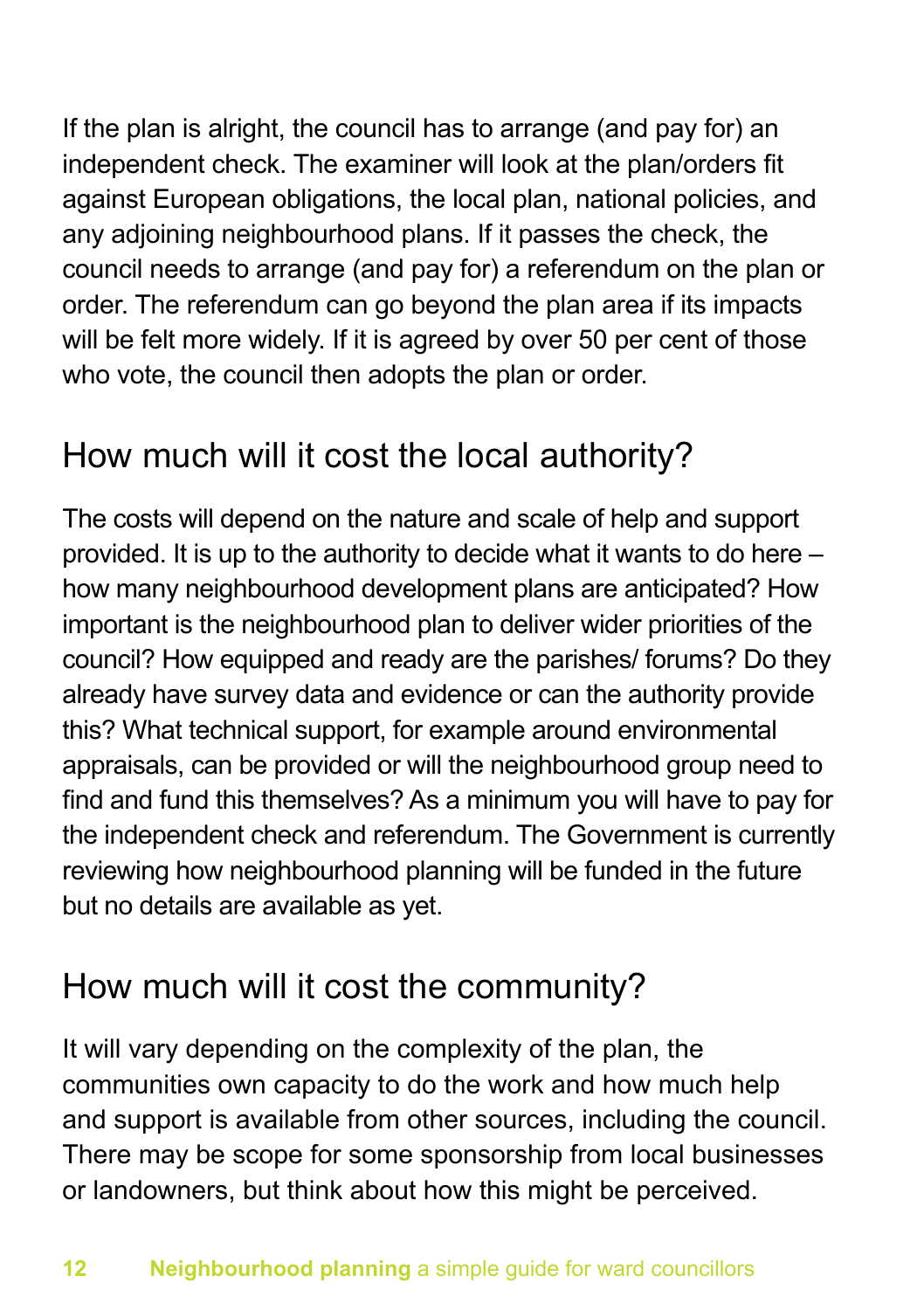## **Questions**

From the work of PAS and the Local Government Association these are some of the questions being asked about neighbourhood planning:

### **What happens if there isn't an adopted local plan?**

Around 40 per cent of authorities have an adopted core strategy or local plan. Where there isn't an up to date local plan, there's no strategic context and neighbourhood plans will only need to be compliant with national planning policy – the NPPF.

**Our advice:** Put the pressure on to make sure your local plan (core strategy) is focused on what is strategically important and progressed as quickly as possible.

### **Will people try to use neighbourhood planning to stop housing developments?**

This isn't the intention. Communities will have influence over what housing will look like and where it will go – but not to stop it altogether when there is an identified local housing need.

**Our advice:** Explain this again, and again, and again. If the neighbourhood plan isn't in broad conformity with the strategic policies in the local plan or NPPF then it won't be adopted and time and effort will have been wasted.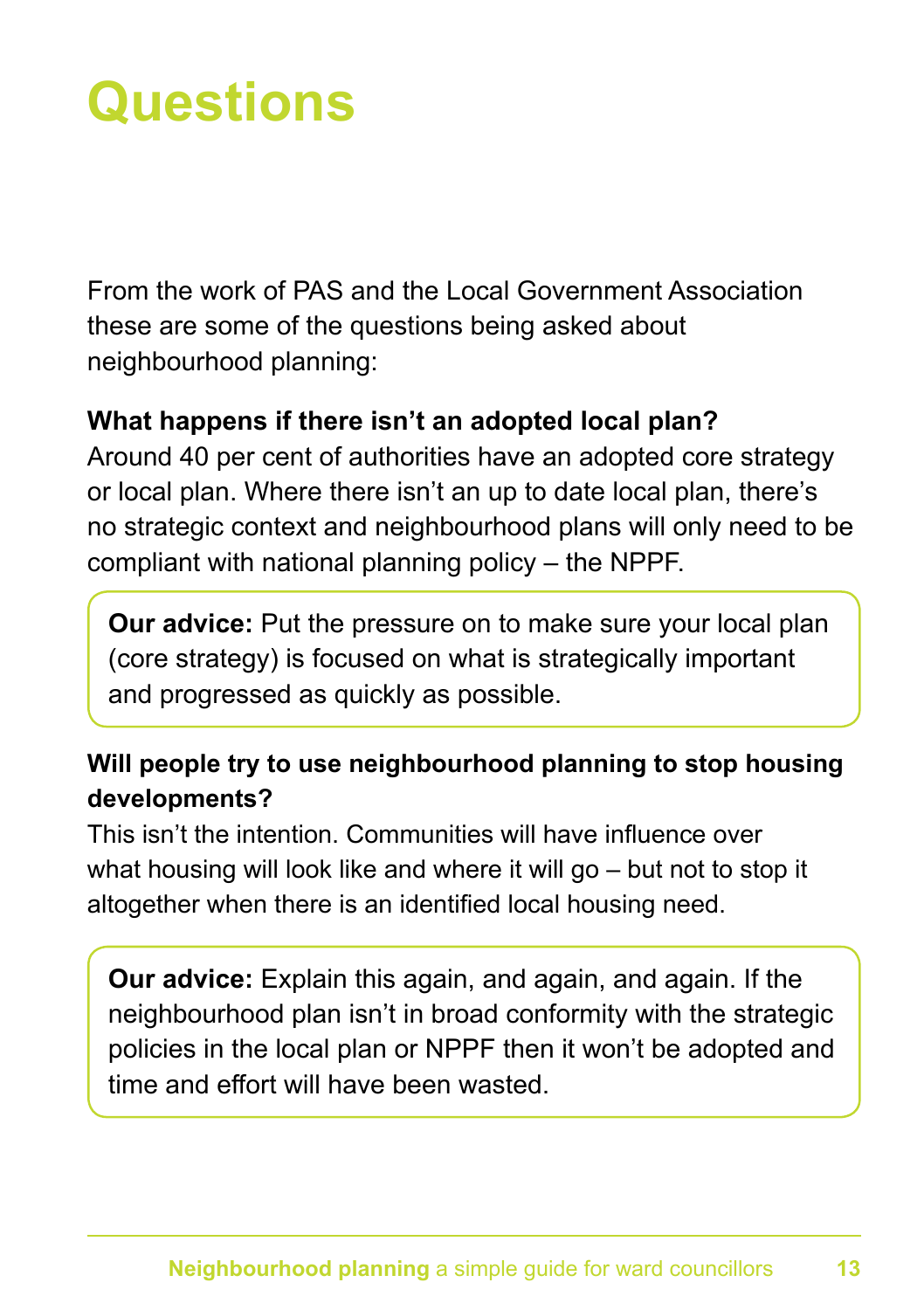### **Will single issues and the usual suspects dominate this?**

There are checks and balances to avoid this happening. When a plan is submitted to the council for examination a consultation statement must be provided saying who has been involved in the process. Ultimately, if the plan does not have community-wide support it could fail at referendum.

**Our advice:** Get out and about to get as many people involved as possible; or at least ensure they are given the opportunity to.

### **What is the difference between neighbourhood plans and community plans?**

Community plans can cover all things important to a community. Neighbourhood plans relates only to the use and development of land in their area.

**Our advice:** Work with and build on existing community planning activities. A joined up approach to community engagement will help avoid confusion about the work help make best use of the resources available.

### **What happens if councillors don't want to get involved in shaping development but want to stop it?**

**Our advice:** Think carefully about this. Policies in the local plan will often be trying to balance preserving the special characteristics of places with the need for housing or economic growth. Neighbourhood plans which go against these are unlikely to get through the process. Work with yours or risk having development done to you rather than being done with you.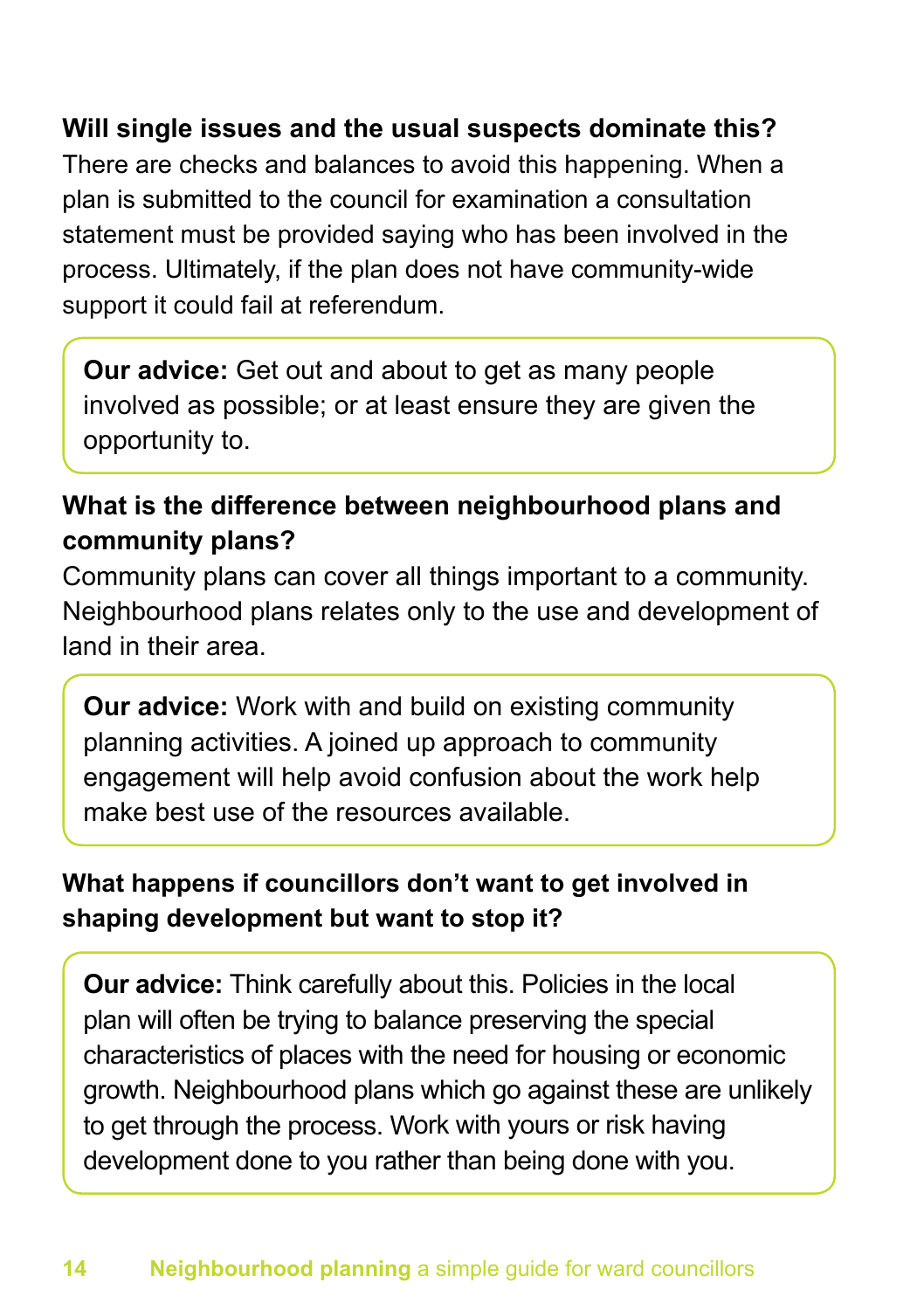## **Your role and getting started**

Interest in and the take up of neighbourhood planning across the country to date is patchy. Some authorities report no formally expressed interest in their area in others, over 80 per cent of parishes are actively considering or engaged in neighbourhood planning. Anecdotally many communities have been waiting until all of the legislation is in place to fully understand what was required of them and to see the benefits of preparing a plan.

The Localism Act is now in place and the necessary regulation came into force in April 2012 so neighbourhood development plans and orders can be examined, put to a referendum and adopted. The first examinations are expected to be held in the summer/autumn of 2012. While its still hard to judge what the take up rate will be, as councils have a statutory duty to support and advise on neighbourhood plans, you should be working to decide what this support will be.

Neighbourhood planning puts all councillors centre stage in the planning process. You will be first port of call for communities in your ward wanting to prepare neighbourhood development plans. More than ever your role will be about explaining and managing community expectations, enabling, supporting, mediating, collaborating, explaining options and finding solutions. Although you will obviously want to champion your area, you'll need to do so within the context of the authority's strategic needs and plans. You can help promote the plan with the wider community and local areas, involve businesses to promote and deliver new development to meet community ambitions.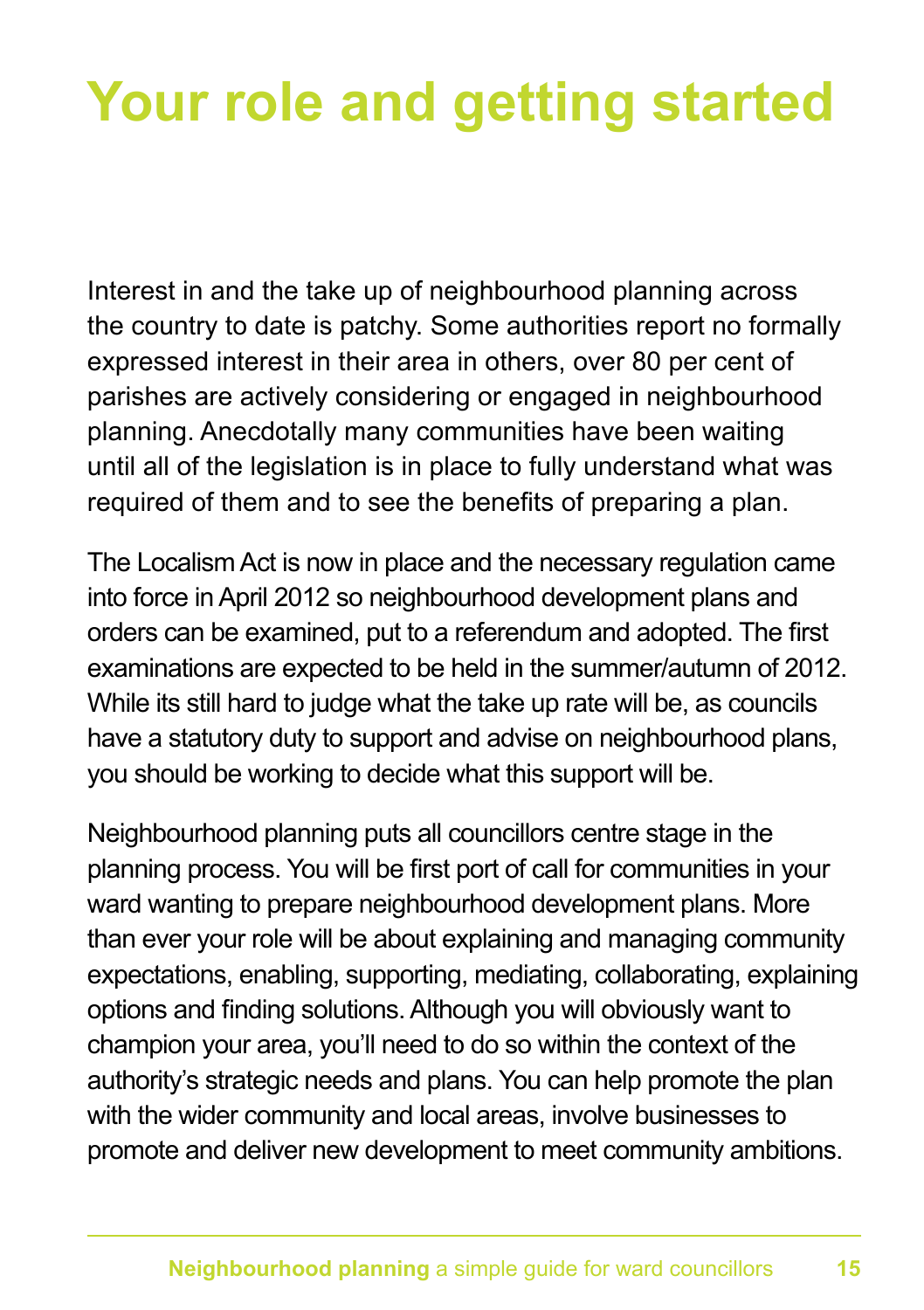At a recent PAS event on neighbourhood planning, councillors identified that their priority responsibilities are to:

### **Understand**

- Be clear about what neighbourhood planning is, what it can and can't do and what it means in practice. It's not about stopping development but about getting it right for the area.
- Neighbourhood planning has to take place within the context of the authority's strategic planning work – do you know much about this? Find out. There's no point in supporting the neighbourhoods on an issue in conflict with the local plan – the plan won't get passed.

### **Manage expectations**

- Anecdotally, many councillors feel that communities think this will mean they can plan how they like – but it isn't a free for all. There are still parameters set by national and local planning policies. You might have to repeatedly make this clear to communities.
- Work with your communities to ensure that planning proposals are both feasible and viable. Any proposals will need to be, realistic, in line with the strategic plans for the area and deliverable.
- Be clear about what support the local planning authority can offer. This will help communities better scope work they need to do and avoid 'mission creep' impacting on the councils resource.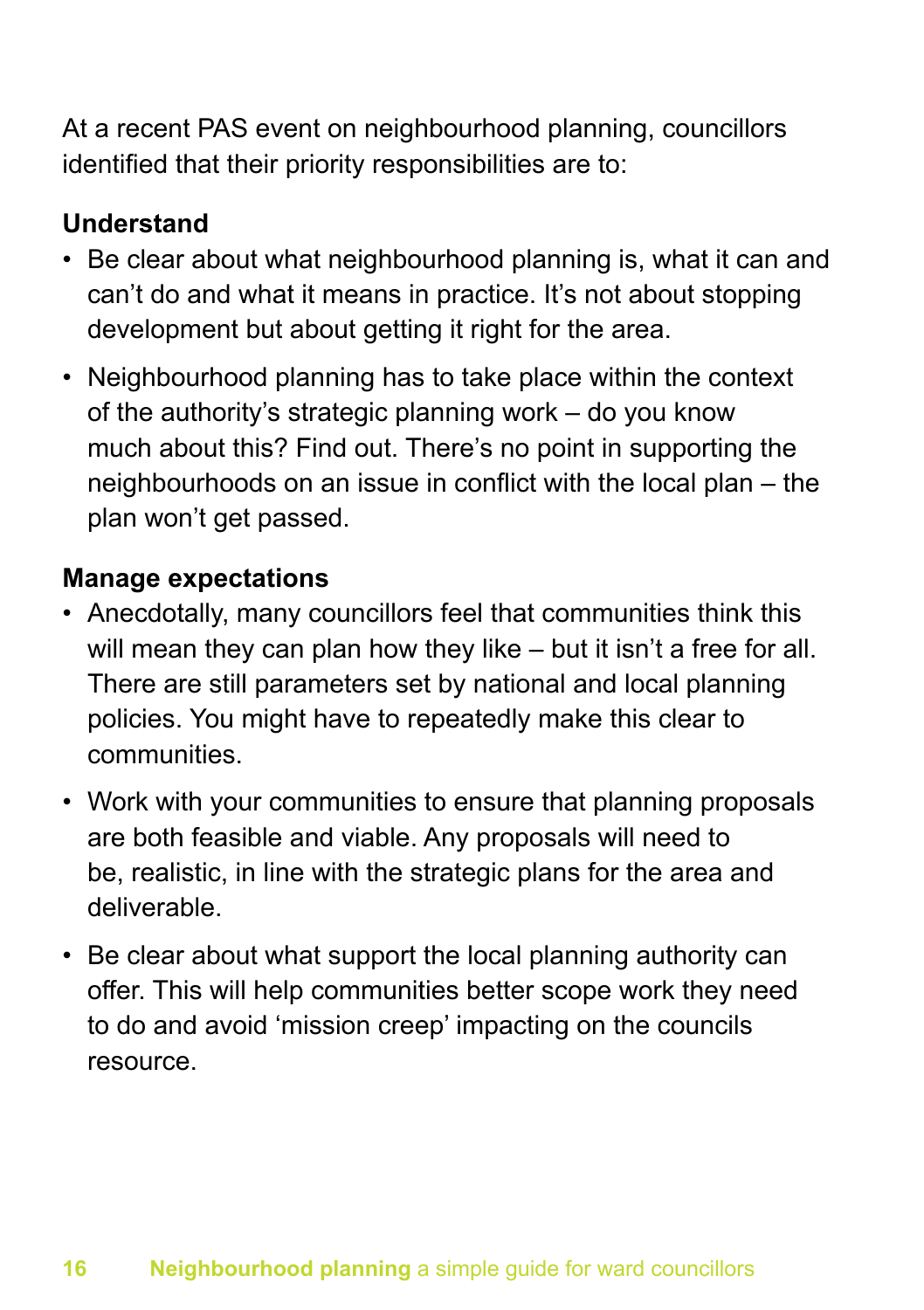### **Communicate**

- Articulate, with the community, needs and priorities.
- Bridge the gap between your community and officers, working with both to find the best way forward: neighbourhood development plan or order, community plan or the more strategic local plan or area action plan.
- Recognise that no two communities nor their issues are the same. Some may need additional council support and resources. If this happens be clear to all about why.

### **Represent**

- The local authority will have to agree the neighbourhood areas in your ward or possibly across ward boundaries. Get involved in this process and share your local knowledge.
- Make sure the full spectrum of your neighbourhood is represented in the process and not just the usual suspects.
- Ensure the issues identified in a neighbourhood plan are truly representative of needs on the ground.
- Understand the type of help and support needed by community groups.
- If you're not already involved, join your parish/town councils or neighbourhood forums when they form.
- Work with other ward members to represent the interests of your local areas.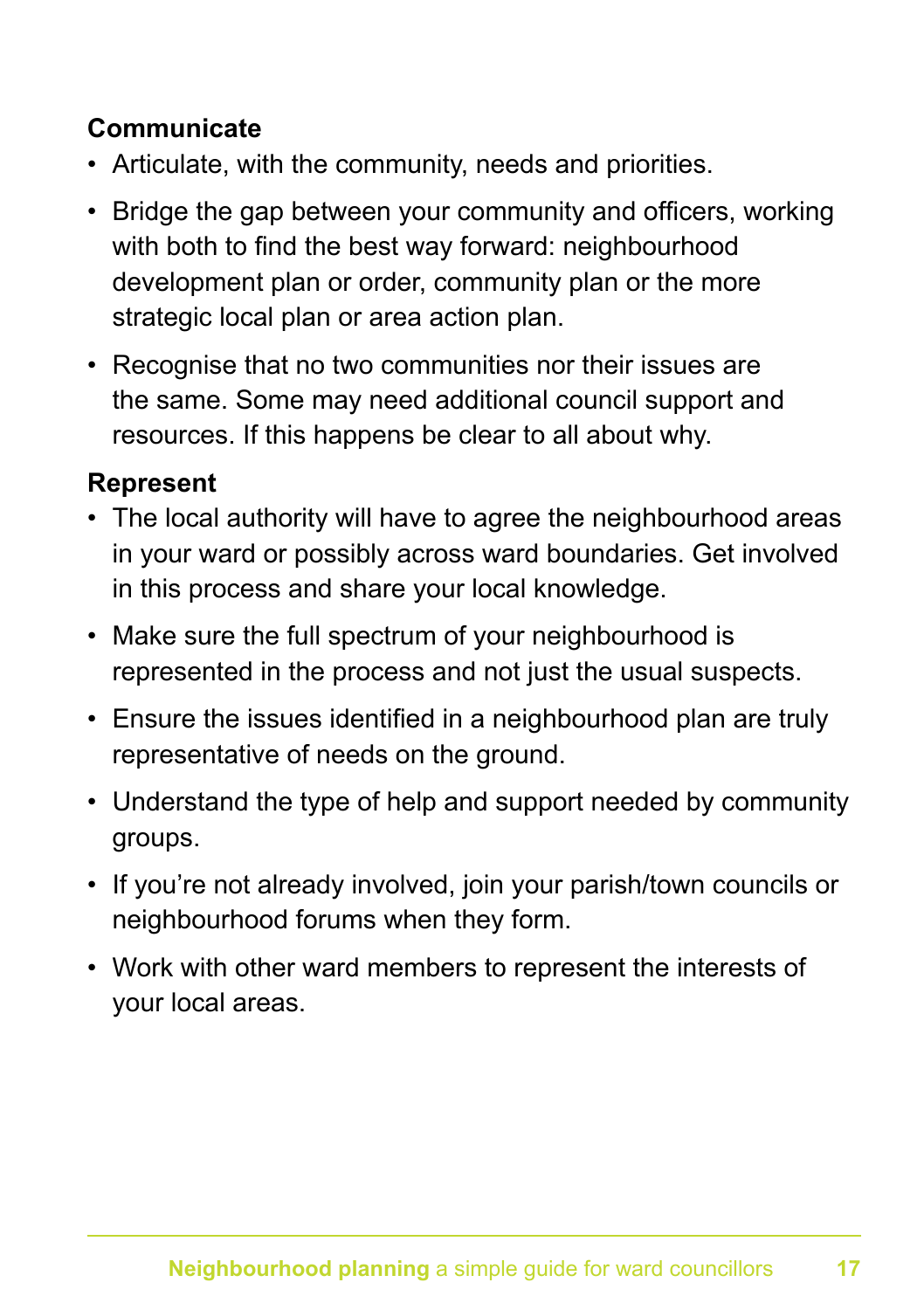### **Mediate**

- Work with communities, local business, residents, schools, service providers to find new, joined up approaches to delivering on needs and ambitions.
- Manage competing or conflicting proposals in neighbourhood development plans for your ward and those in others.

### **Understand resource implications**

- Think about how much demand there will be for neighbourhood planning in your ward or across the whole authority area. Talk to your community groups, parish/town Councils, residents associations, business forums to get a feel for the level of demand. Who is already doing community planning – are there resources there that can be used?
- Work out how your authority's limited resources can really help support neighbourhood planning eg what type of support can you offer on evidence, the technical aspects etc. But remember, neighbourhood planning is optional – what value will it add to the area?
- Work with colleagues to assess needs and allocate resources between neighbourhoods.
- Understanding how the council will allocate new financial resources eg from New Homes Bonus and CIL.
- Referendums it's not just in planning that these can happen. Work corporately on a programme to avoid holding them repeatedly.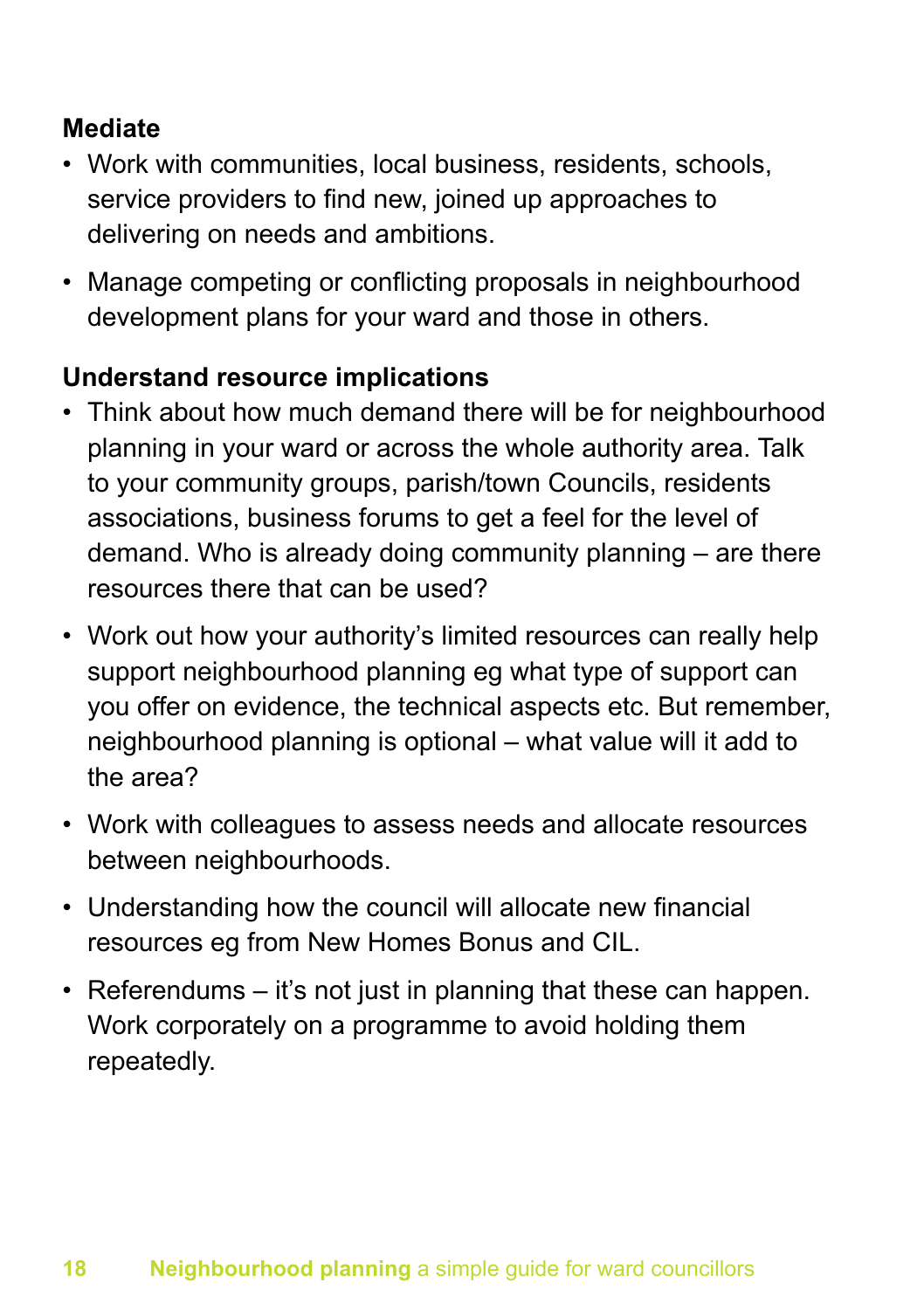### **Recognise the long haul**

- The process of adopting a neighbourhood plan is only the beginning. It will require support and continued care to deliver its goals.
- For neighbourhood planning to really take off it must involve people in making things materially improve. This will involve oversight and mediation as priorities and needs change over time.
- Neighbourhood planning requires everyone involved to listen, learn and collaborate. There will be bumps along the way as people find new skills and make new relationships.

### Further support

Further support for councillors is available from the Planning Advisory Service website. This includes a number of downloadable briefings to help councillors understand and respond to planning reform.

#### www.pas.gov.uk

The Planning Advisory Service provides consultancy and peer support, learning events and online resources to help local authorities understand and respond to planning reform. Sign up for email updates online at www.pas.gov.uk/register PAS is a Local Government Group programme. We are funded directly by the Department of Communities and Local **Government**